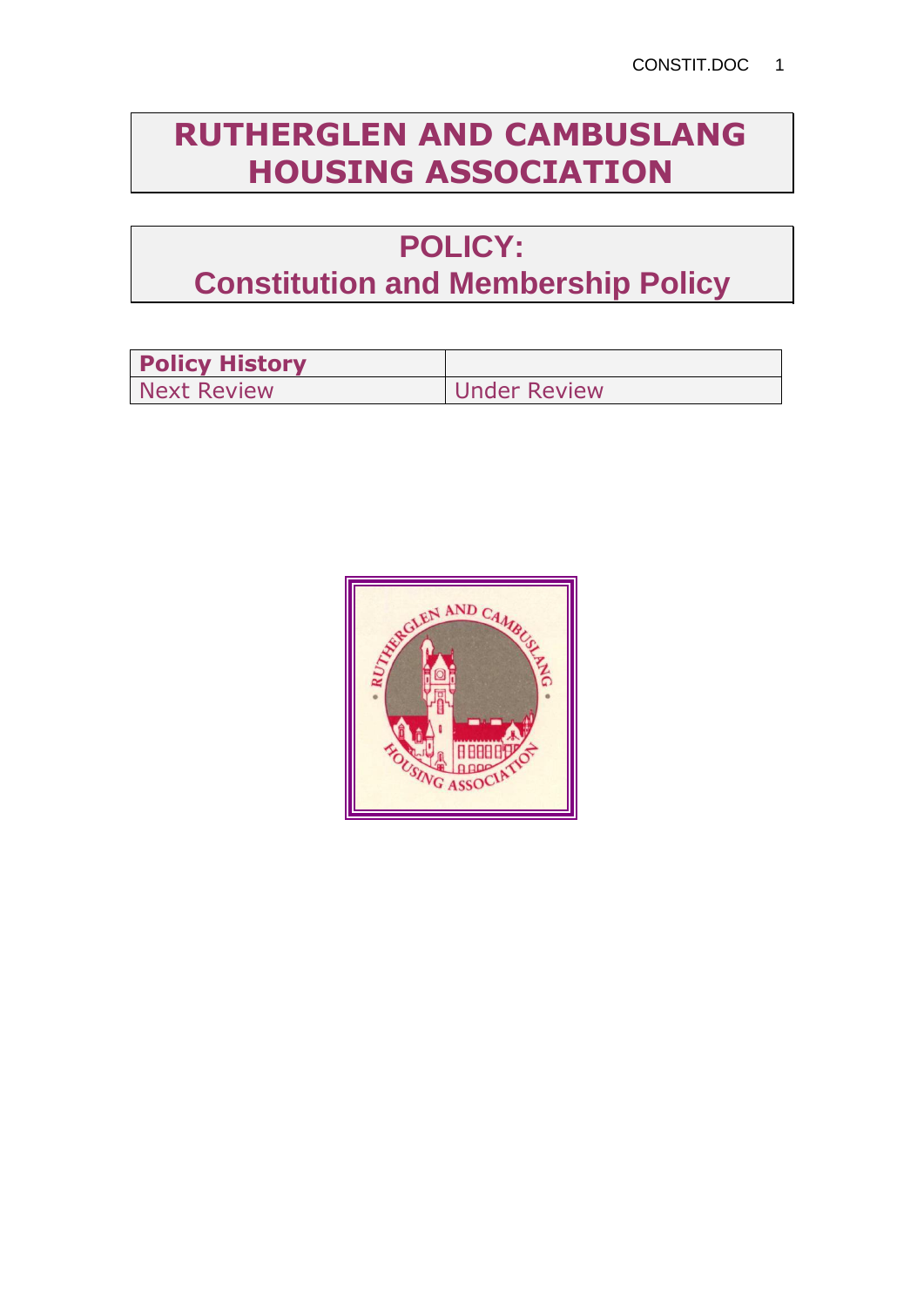## **RUTHERGLEN & CAMBUSLANG HOUSING ASSOCIATION**

## **CONSTITUTION AND MEMBERSHIP POLICY**

### **FRAMEWORK**

The Association is registered with the Financial Conduct Authority under the Industrial and Provident Societies Act 1965 and is also a Charity Registered in Scotland (No. SC041992) and has adopted the SFHA Model Charitable Rules (2013). The Associations Rules set out clearly the following;

- Name, Objects and Registered Office
- Membership Criteria
- Membership and Share Recording
- Issue of Shares
- Borrowing Powers
- Procedures for General Meetings
- Management Committee Membership
- Election of Committee Members
- Proceedings of Committee
- Committee Powers
- Conduct of Committee Meetings
- Production of Accounts and Annual Returns
- Appointment of Auditors

Under the Rules the Association also operates a Membership Policy which determines who can become a shareholder of the Housing Association.

### **THE MEMBERSHIP POLICY**

Rutherglen and Cambuslang Housing Association operates primarily within the geographical areas of the following South Lanarkshire Council Wards;

> Rutherglen Central and North Rutherglen South Cambuslang East Cambuslang West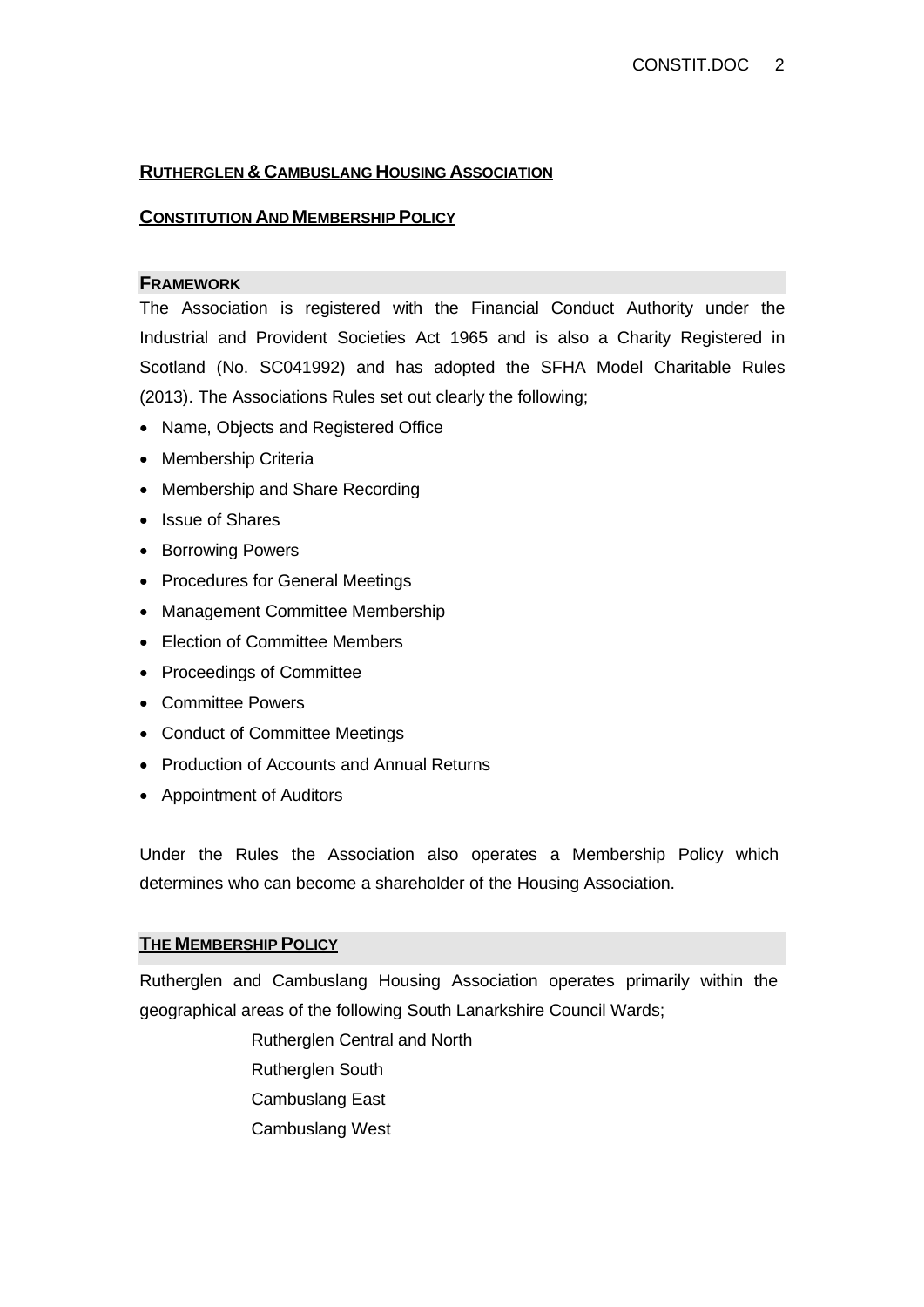In accordance with the Associations objective of tenants and resident involvement anyone living within the boundaries of the above noted wards can become a shareholder of the Association and be elected onto its Management Committee in accordance with the adopted rules. The Association will, however, apply the following criteria when considering share applications;

- 1. The membership of the Association must represent the best interests of the Association it seeks to serve.
- 2. A member may not be a serving member of staff.
- 3. An applicant who is a tenant or sharing owner of the Association, or who owns a house factored by the Association, will be assumed to have good and proper reasons for wishing to join and will be automatically granted membership by the committee unless the committee considers there is good reason for believing to the contrary.
- 4. Where membership would be contrary to the Association's Rules or policies;
- 5. Where a conflict of interest may exist which, even allowing for the disclosure of such an interest, may adversely affect the work of the Association;
- 6. Where the Committee considers that accepting the application would not be in the best interests of the Association.

Applicants from outwith the Associations area of operation will be considered on their merits and accepted should the committee feel that they support the objects of the Association and their membership would be in the interests of the Association.

Membership application forms will be available on request from the Associations office; these will also be included in new tenancy packs in line with our objective of promoting tenant involvement in the management of the Association.

Once a share application is received with the fee of £1.00 this will be passed to the Director who will present the application to the next Management Committee for consideration. If the application is approved by the committee a share certificate will be issued to the new shareholder together with a copy of the Association's current rules.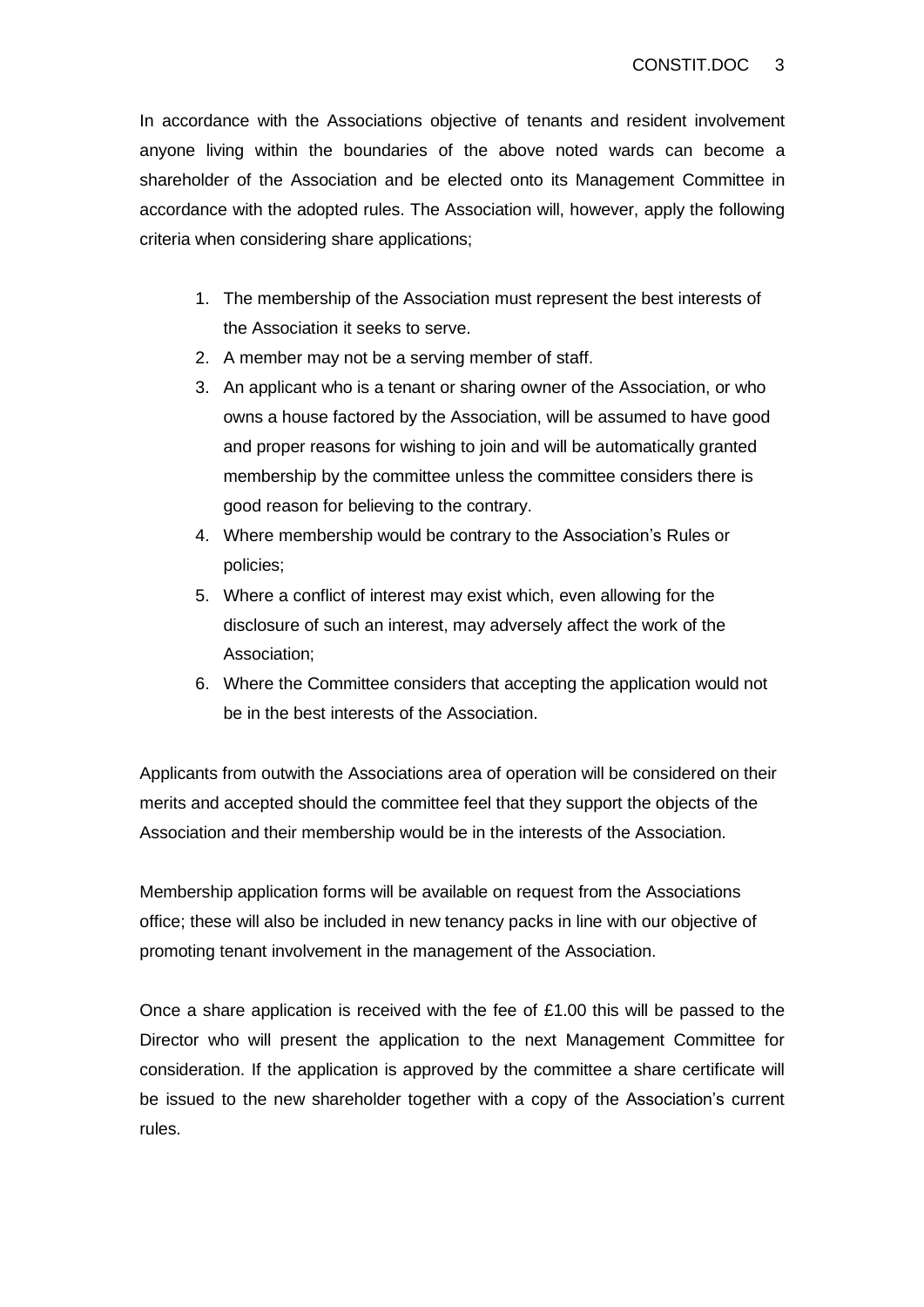Whilst it is the Association's intention to encourage membership, the Committee has absolute discretion in deciding on applications for membership as outlined in clause 7.2 of its Rules. Should the committee consider that the application warrants further discussion as per the criteria above then the applicant will be asked either to submit additional information or arrange to meet with either the Director or members of the Management Committee as appropriate. In these cases the application will be considered at the following Management Committee meeting where the additional information will be available to the committee. Should the committee refuse the application the applicant will be advised within 3 working days of the date of the meeting.

The Association will keep a share register at its registered office which will contain the names, addresses and share number of every member. Every new share will be noted in the register as soon as practically possible after the committee meeting when it is approved. If a member cancels their share, moves away from the area or dies then the share will be cancelled and the number will be assigned to the next new member. Housing management staff will review the share register each year prior to the issue of AGM notices to cancel those shares of any tenants that they are aware of that have either moved away or deceased. Should a notice for the AGM be returned to the Association marked gone away then that shareholders share will also be cancelled.

#### **AREA OF OPERATION**

The Association will primarily work within its share boundary as defined above. The Association will consider development activity outwith our share boundary only where this meets with our aims and business objectives and those of our partners. We will also consult with any other local RSL's operating in that area before agreeing to proceed with any development.

#### **COMMITTEE STRUCTURE**

The Management Committee shall be elected in accordance with the Associations Rules at its Annual General Meeting. The Association will also co-opt additional committee members from time to time in accordance with its Rules. The Association will also accept nominations from representative members from other organisations i.e. local authorities in accordance with our Rules. The management committee must ratify any nominations of this nature. The rules governing the operation of the